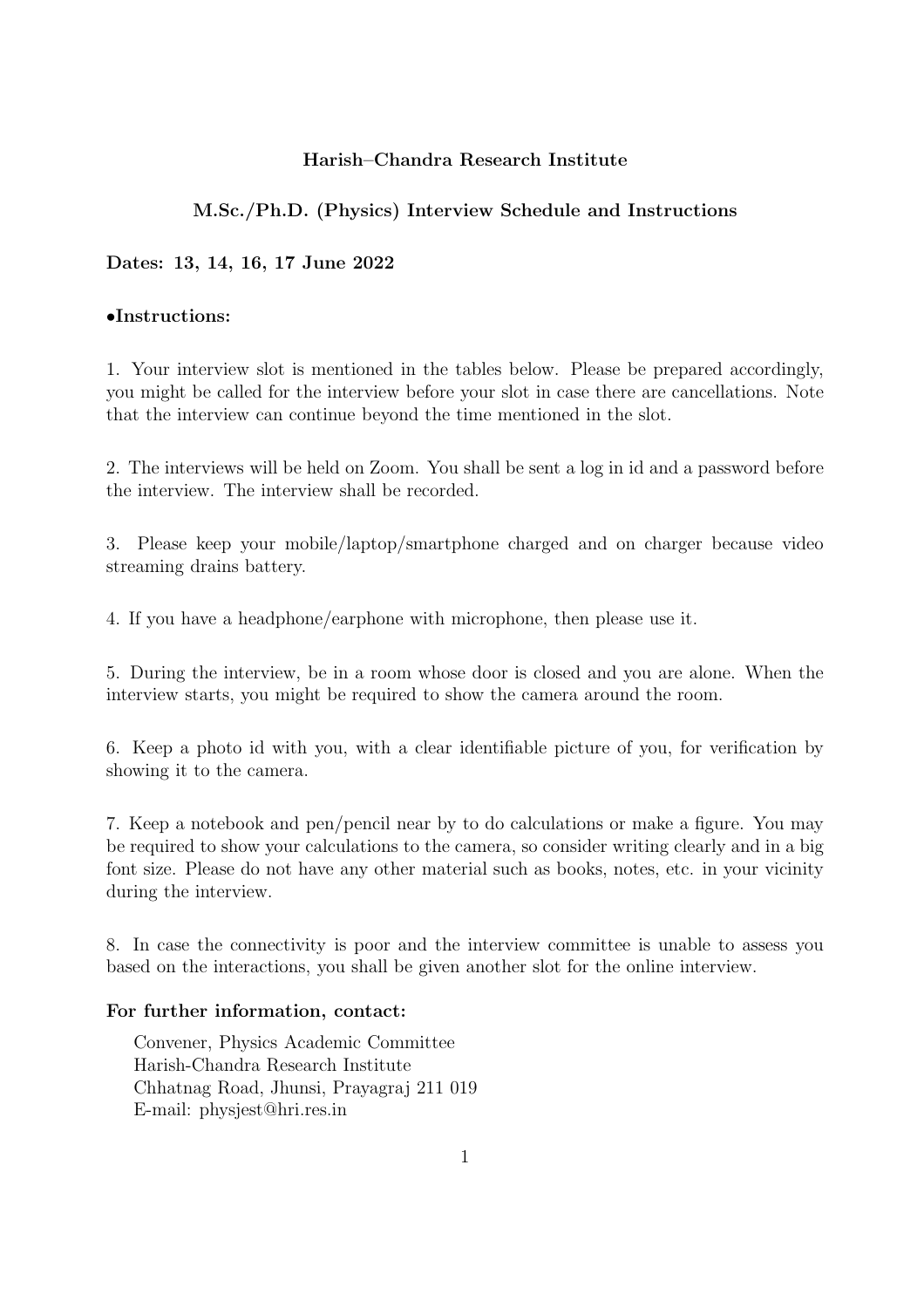# • Schedule Date: 13 June 2022

# Committee 1

| No.            | Name                              | Interview Time  | MSc/PhD    |
|----------------|-----------------------------------|-----------------|------------|
| 1              | Abhinav Yadav                     | $9:30-10:05$    | MSc        |
| $\overline{2}$ | Abhiraj Uppal                     | 10:05-10:40     | <b>MSc</b> |
| 3              | Aitijhya Saha                     | 10:40-11:15     | MSc        |
| $\overline{4}$ | Akhil Kumar Awasthi               | $11:15 - 11:50$ | <b>MSc</b> |
| 5              | Aman Kumar Sharma                 | 11:50-12:25     | MSc        |
| 6              | Amit Debnath                      | 12:25-13:00     | <b>MSc</b> |
| $\overline{7}$ | Anikat Kankaria                   | 13:00-13:35     | MSc        |
| 8              | Animesh Mahata                    | 13:35-14:10     | <b>MSc</b> |
| 9              | Anjan Banerjee                    | 14:10-14:45     | <b>MSc</b> |
| 10             | Anjan Jana                        | 14:45-15:20     | MSc        |
| 11             | Ankan Roy                         | 15:20-15:55     | <b>MSc</b> |
| 12             | Ankit A. Singh                    | 15:55-16:30     | <b>MSc</b> |
| 13             | Anshul Patidar                    | 16:30-17:05     | <b>MSc</b> |
| 14             | Anudeep $\overline{\text{Singh}}$ | 17:05-17:40     | <b>MSc</b> |
| 15             | Arpna Mishra                      | 17:40-18:15     | MSc        |
| 16             | Aryan Singh                       | $18:15 - 18:50$ | MSc        |
| 17             | Ashutosh Sharma                   | $18:50 - 19:25$ | <b>MSc</b> |

| No.            | Name                     | Interview Time  | MSc/PhD    |
|----------------|--------------------------|-----------------|------------|
| $\mathbf{1}$   | Atharva S Naik           | $9:30-10:05$    | MSc        |
| $\overline{2}$ | Atul Kumar               | 10:05-10:40     | MSc        |
| 3              | Ausmita Bairi            | 10:40-11:15     | <b>MSc</b> |
| $\overline{4}$ | Aveek Mandal             | 11:15-11:50     | MSc        |
| 5              | Ayush Kumar Namdeo       | 11:50-12:25     | MSc        |
| 6              | Ayush Kumar Shaw         | 12:25-13:00     | MSc        |
| $\overline{7}$ | Ayushi Tripathi          | 13:00-13:35     | <b>MSc</b> |
| 8              | Bibek Saha               | 13:35-14:10     | MSc        |
| 9              | Chetan Agrawal           | 14:10-14:45     | MSc        |
| 10             | Chinmay Gururaj Khasanis | 14:45-15:20     | MSc        |
| 11             | Chinmoy Samanta          | 15:20-15:55     | MSc        |
| 12             | Debankur Basak           | 15:55-16:30     | <b>MSc</b> |
| 13             | Deep Datta               | 16:30-17:05     | MSc        |
| 14             | Devanshi Parashar        | 17:05-17:40     | MSc        |
| 15             | Devesh Dhole             | 17:40-18:15     | MSc        |
| 16             | Devesh Paliwal           | 18:15-18:50     | MSc        |
| 17             | Gourab Dutta             | $18:50 - 19:25$ | MSc        |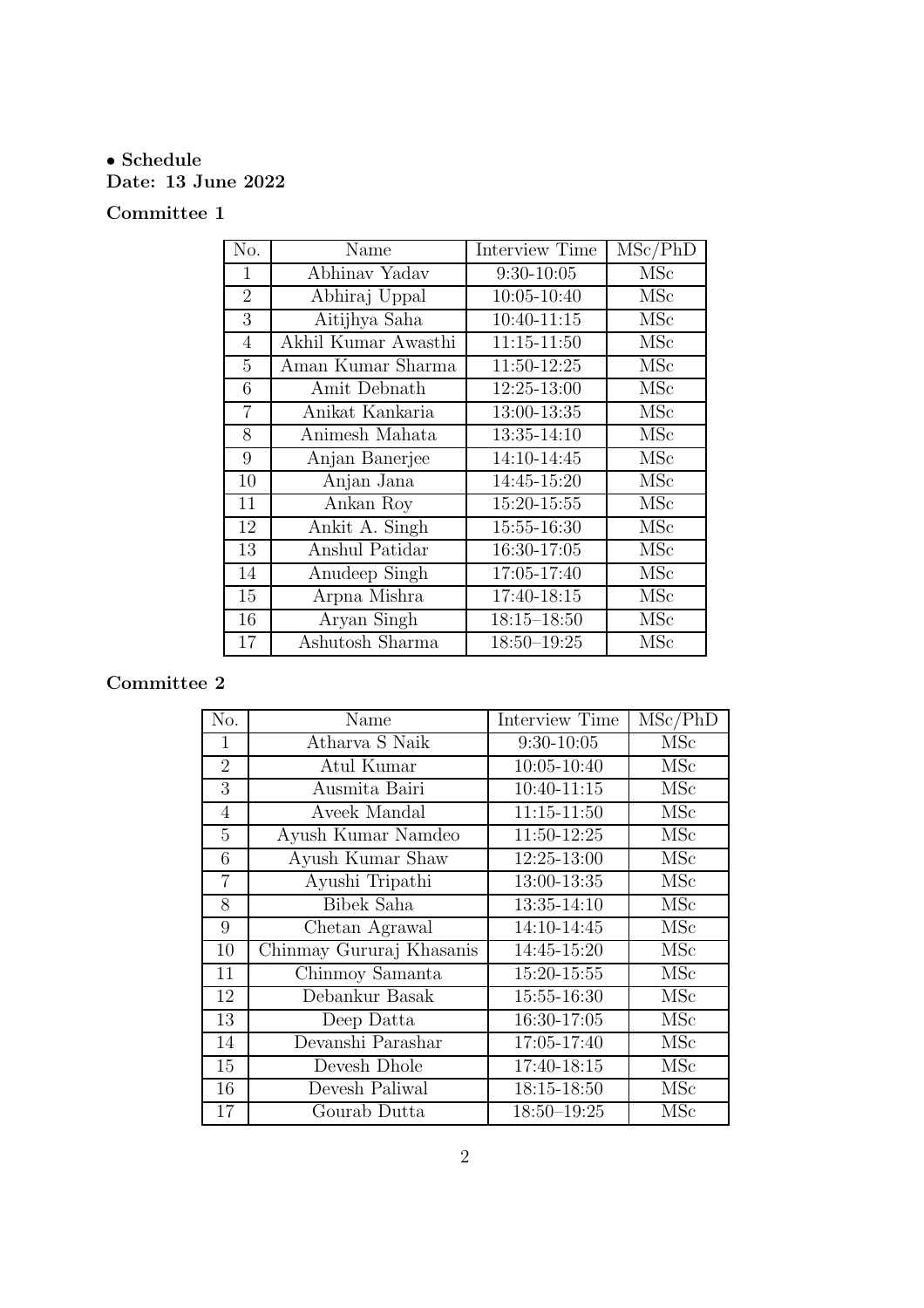| No.             | Name                  | <b>Interview Time</b> | MSc/PhD                   |
|-----------------|-----------------------|-----------------------|---------------------------|
| 1               | Greeshma Rajgopal     | $9:30-10:05$          | <b>MSc</b>                |
| $\overline{2}$  | Gursharan Singh       | 10:05-10:40           | MSc                       |
| 3               | Harishyam Krishna E K | $10:40 - 11:15$       | $\overline{\mathrm{MSc}}$ |
| $\overline{4}$  | Harshal Ghongde       | 11:15-11:50           | MSc                       |
| $\overline{5}$  | Harshit Kumar         | 11:50-12:25           | MSc                       |
| 6               | Jigyen Bhavsar        | 12:25-13:00           | <b>MSc</b>                |
| $\overline{7}$  | Kanika Bhatt          | 13:00-13:35           | <b>MSc</b>                |
| 8               | Karnpriya Pandey      | 13:35-14:10           | MSc                       |
| 9               | Kartik Varshney       | 14:10-14:45           | <b>MSc</b>                |
| 10              | Kaustubh Rai          | 14:45-15:20           | <b>MSc</b>                |
| 11              | Keshav Saw            | 15:20-15:55           | <b>MSc</b>                |
| 12              | Krishna Kumari        | 15:55-16:30           | $\overline{\mathrm{MSc}}$ |
| $\overline{13}$ | Kunal Kumar           | 16:30-17:05           | MSc                       |
| 14              | Kunal Satyajit Shukre | 17:05-17:40           | MSc                       |
| 15              | Maitri Ganguli        | 17:40-18:15           | MSc                       |
| 16              | Malay Maji            | 18:15-18:50           | MSc                       |
| 17              | Manish Jain           | $18:50 - 19:25$       | <b>MSc</b>                |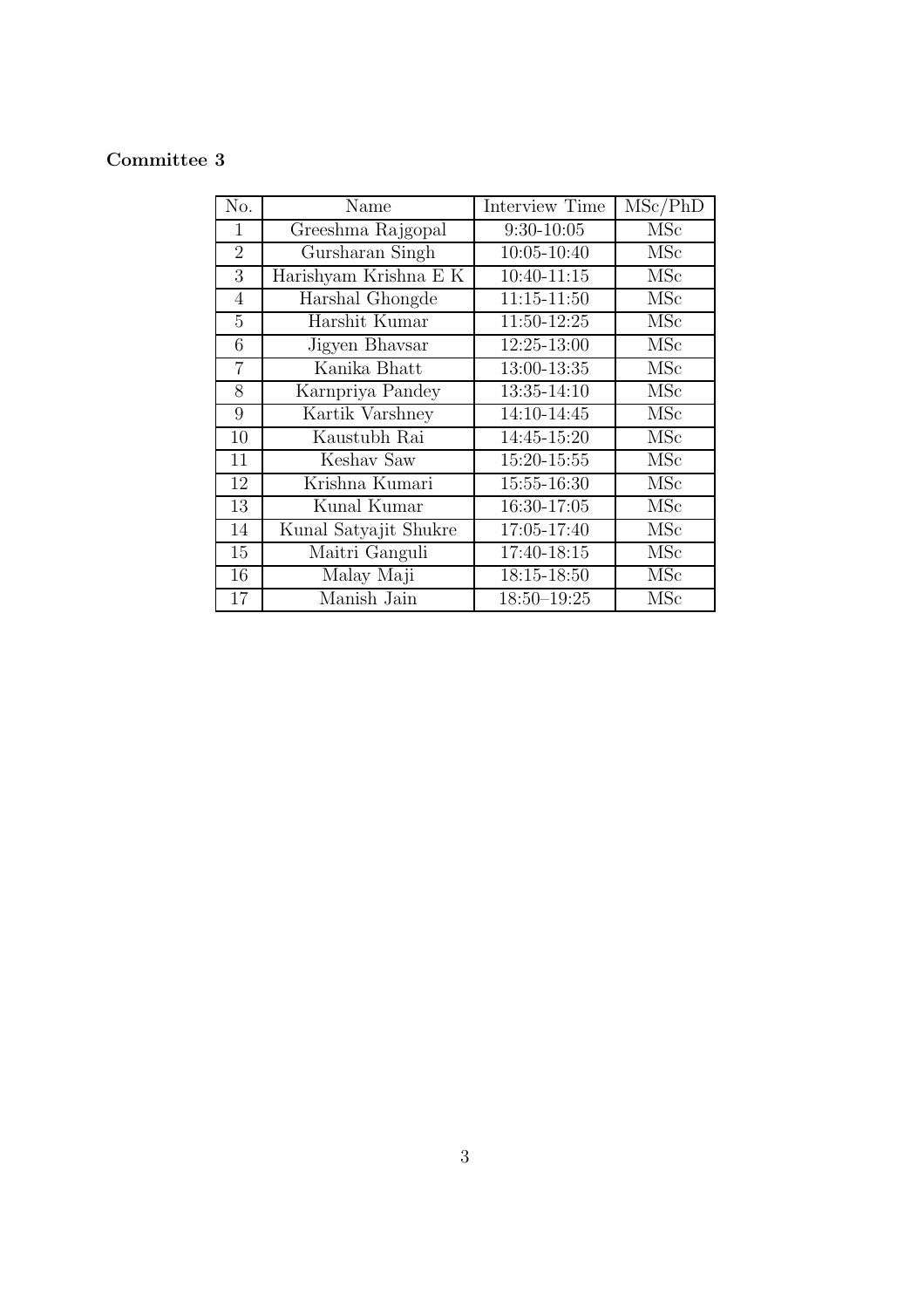#### Date: 14 June 2022

#### Committee 1

| No.             | Name                  | <b>Interview Time</b> | MSc/PhD    |
|-----------------|-----------------------|-----------------------|------------|
| 1               | Manjeet Singh         | $9:30-10:05$          | <b>MSc</b> |
| $\overline{2}$  | Manoj Baghel          | $10:05 - 10:40$       | <b>MSc</b> |
| 3               | Md Daiyan             | $10:40 - 11:15$       | <b>MSc</b> |
| $\overline{4}$  | Md Jahid Akhtar Khan  | $11:15 - 11:50$       | <b>MSc</b> |
| $\overline{5}$  | Mridul Singhal        | 11:50-12:25           | <b>MSc</b> |
| 6               | Mriganka Dutta        | 12:25-13:00           | MSc        |
| $\overline{7}$  | Mukesh Kumar          | 13:00-13:35           | MSc        |
| 8               | Nagesh B E            | 13:35-14:10           | MSc        |
| $9\phantom{.0}$ | Nakshatra Gangopadhay | 14:10-14:45           | MSc        |
| 10              | Namrata Parida        | 14:45-15:20           | <b>MSc</b> |
| 11              | Nayan Mondal          | 15:20-15:55           | MSc        |
| 12              | Neha Sharma           | 15:55-16:30           | <b>MSc</b> |
| 13              | Nikhil Singh          | 16:30-17:05           | <b>MSc</b> |
| 14              | Nishant               | 17:05-17:40           | MSc        |
| 15              | Om Vandra             | 17:40-18:15           | MSc        |
| 16              | Phanindra Dewan       | $18:15 - 18:50$       | MSc        |
| 17              | Prerak Gupta          | $18:50 - 19:25$       | MSc        |

| No.            | Name                 | Interview Time  | MSc/PhD    |
|----------------|----------------------|-----------------|------------|
| 1              | Prithwiraj Das       | $9:30-10:05$    | <b>MSc</b> |
| $\overline{2}$ | Priyanka Sinha       | $10:05 - 10:40$ | MSc        |
| 3              | Rabindranath Mallick | $10:40 - 11:15$ | MSc        |
| 4              | Raghotham A Kulkarni | $11:15 - 11:50$ | MSc        |
| 5              | Rakesh Ghosh         | 11:50-12:25     | MSc        |
| 6              | Ramandeep Singh      | $12:25 - 13:00$ | MSc        |
| $\overline{7}$ | Ramendra kumar       | 13:00-13:35     | MSc        |
| 8              | Rohit Khardwal       | 13:35-14:10     | <b>MSc</b> |
| 9              | Rounak Nath          | 14:10-14:45     | MSc        |
| 10             | Rudra Prosad Sarkar  | 14:45-15:20     | <b>MSc</b> |
| 11             | Sachin Rolania       | 15:20-15:55     | MSc        |
| 12             | Saikat Bera          | 15:55-16:30     | <b>MSc</b> |
| 13             | Sameer Baheti        | 16:30-17:05     | <b>MSc</b> |
| 14             | Sandeep Sharma       | 17:05-17:40     | <b>MSc</b> |
| 15             | Santanu Samai        | 17:40-18:15     | <b>MSc</b> |
| 16             | Santanu Singh        | 18:15-18:50     | MSc        |
| 17             | Saptashi Chatterjee  | 18:50-19:25     | MSc        |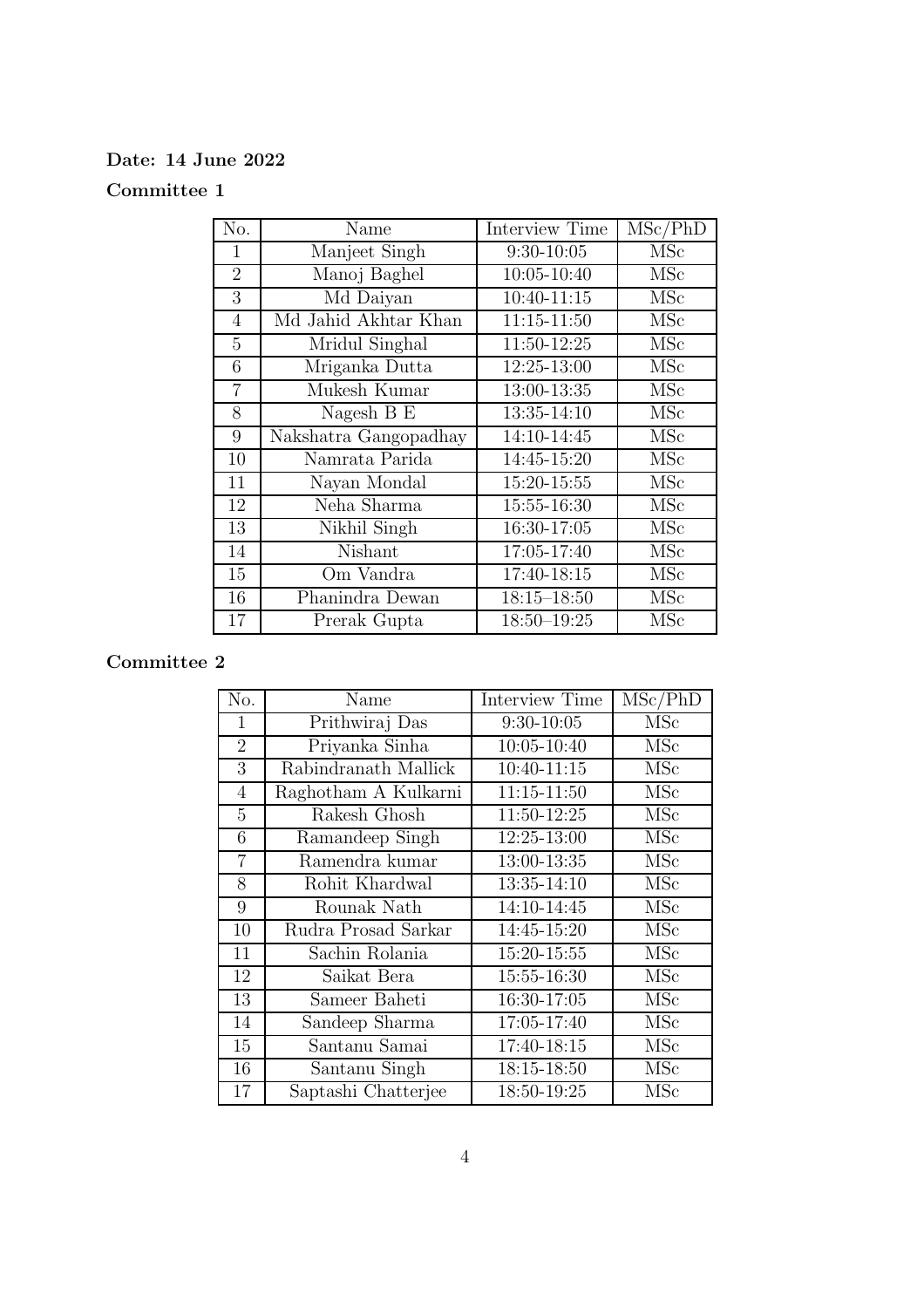| No.            | Name                 | Interview Time  | MSc/PhD                   |
|----------------|----------------------|-----------------|---------------------------|
| 1              | Saptarshi Dash       | $9:30-10:05$    | <b>MSc</b>                |
| $\overline{2}$ | Saurabh              | $10:05 - 10:40$ | <b>MSc</b>                |
| 3              | Sayan Jana           | 10:40-11:15     | MSc                       |
| $\overline{4}$ | Sayan Sircar         | $11:15 - 11:50$ | MSc                       |
| 5              | Sayantan Sarkar      | 11:50-12:25     | MSc                       |
| 6              | Shivrat Sachdeva     | 12:25-13:00     | <b>MSc</b>                |
| $\overline{7}$ | Shraddha Middha      | 13:00-13:35     | MSc                       |
| 8              | Shreya Basuroy       | 13:35-14:10     | <b>MSc</b>                |
| 9              | Shubham Dey          | 14:10-14:45     | <b>MSc</b>                |
| 10             | Siddhartha Paul      | 14:45-15:20     | MSc                       |
| 11             | Sidhartha Chatterjee | 15:20-15:55     | MSc                       |
| 12             | Sinchan Ghosh        | 15:55-16:30     | $\overline{\mathrm{MSc}}$ |
| 13             | Snehasish Paul       | 16:30-17:05     | <b>MSc</b>                |
| 14             | Soubhik Pramanik     | 17:05-17:40     | <b>MSc</b>                |
| 15             | Soumava Basu         | 17:40-18:15     | <b>MSc</b>                |
| 16             | Soumik Chakraborty   | 18:15-18:50     | MSc                       |
| 17             | Sudam Masanta        | $18:50 - 19:25$ | MSc                       |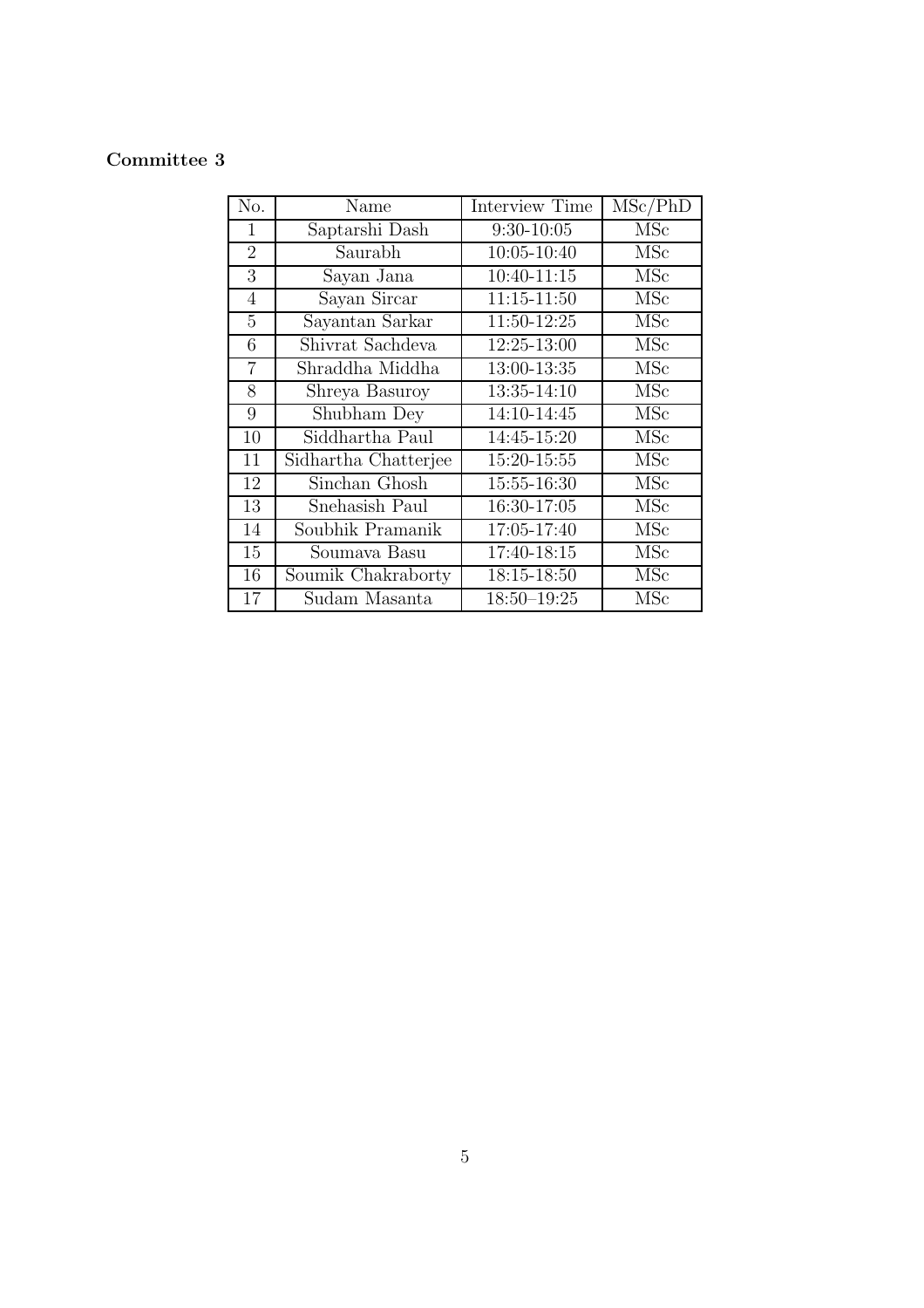### Date: 16 June 2022

## Committee 1

| No.            | Name                | Interview Time  | MSc/PhD    |
|----------------|---------------------|-----------------|------------|
| 1              | Sudhanshu Kumawat   | $9:30-10:05$    | <b>MSc</b> |
| $\overline{2}$ | Suman Kumar         | $10:05 - 10:40$ | <b>MSc</b> |
| 3              | Sumit Yadav         | 10:40-11:15     | <b>MSc</b> |
| $\overline{4}$ | Supratik Biswas     | $11:15 - 11:50$ | <b>MSc</b> |
| $\overline{5}$ | Suptothita Ghosh    | 11:50-12:25     | MSc        |
| 6              | Suryashekhar Kusari | 12:25-13:00     | MSc        |
| $\overline{7}$ | Susrestha Paul      | 13:00-13:35     | <b>MSc</b> |
| 8              | Abhay Pandey        | 13:35-14:15     | PhD        |
| 9              | Abhik Bhattacharjee | 14:15-14:55     | PhD        |
| 10             | Abhishek Anand      | 14:55-15:35     | PhD        |
| 11             | Abhishek Tiwari     | 15:35-16:15     | PhD        |
| 12             | Amit                | 16:15-16:55     | PhD        |
| 13             | Anant Shri          | 16:55-17:35     | PhD        |
| 14             | Anirban Chowdhary   | 17:35-18:15     | PhD        |
| 15             | Anish Majumdar      | 18:15-18:55     | PhD        |
| 16             | Anjishnu Adhikari   | $18:55 - 19:35$ | PhD        |
| 17             | Ankit Das           | $19:35 - 20:15$ | PhD        |

| No.            | Name                    | <b>Interview Time</b> | MSc/PhD    |
|----------------|-------------------------|-----------------------|------------|
| $\mathbf{1}$   | Swadhina Das            | $9:30-10:05$          | MSc        |
| $\overline{2}$ | Swarup Kumar Giri       | $10:05 - 10:40$       | MSc        |
| 3              | Tamanna Chaudhary       | $10:40 - 11:15$       | MSc        |
| $\overline{4}$ | Tathagata Nandi         | $11:15 - 11:50$       | MSc        |
| 5              | Tej Kansara             | 11:50-12:25           | MSc        |
| 6              | Tripti Singh            | 12:25-13:00           | MSc        |
| $\overline{7}$ | Vaishakh U              | 13:00-13:35           | <b>MSc</b> |
| 8              | Ankush Thakur           | 13:35-14:15           | PhD        |
| 9              | Arghya Jana             | 14:15-14:55           | PhD        |
| 10             | Aritra Paul             | 14:55-15:35           | PhD        |
| 11             | Arkabrata Mishra        | 15:35-16:15           | PhD        |
| 12             | Asha Chaudhary          | 16:15-16:55           | PhD        |
| 13             | Ashutosh Goyal          | 16:55-17:35           | PhD        |
| 14             | Ashutosh Pati Tripathi  | 17:35-18:15           | PhD        |
| 15             | Avinash Kumar           | $18:15 - 18:55$       | PhD        |
| 16             | Bhabani Sankar Tripathy | $18:55 - 19:35$       | PhD        |
| 17             | Bhavesh Arjun Gupta     | $19:35 - 20:15$       | PhD        |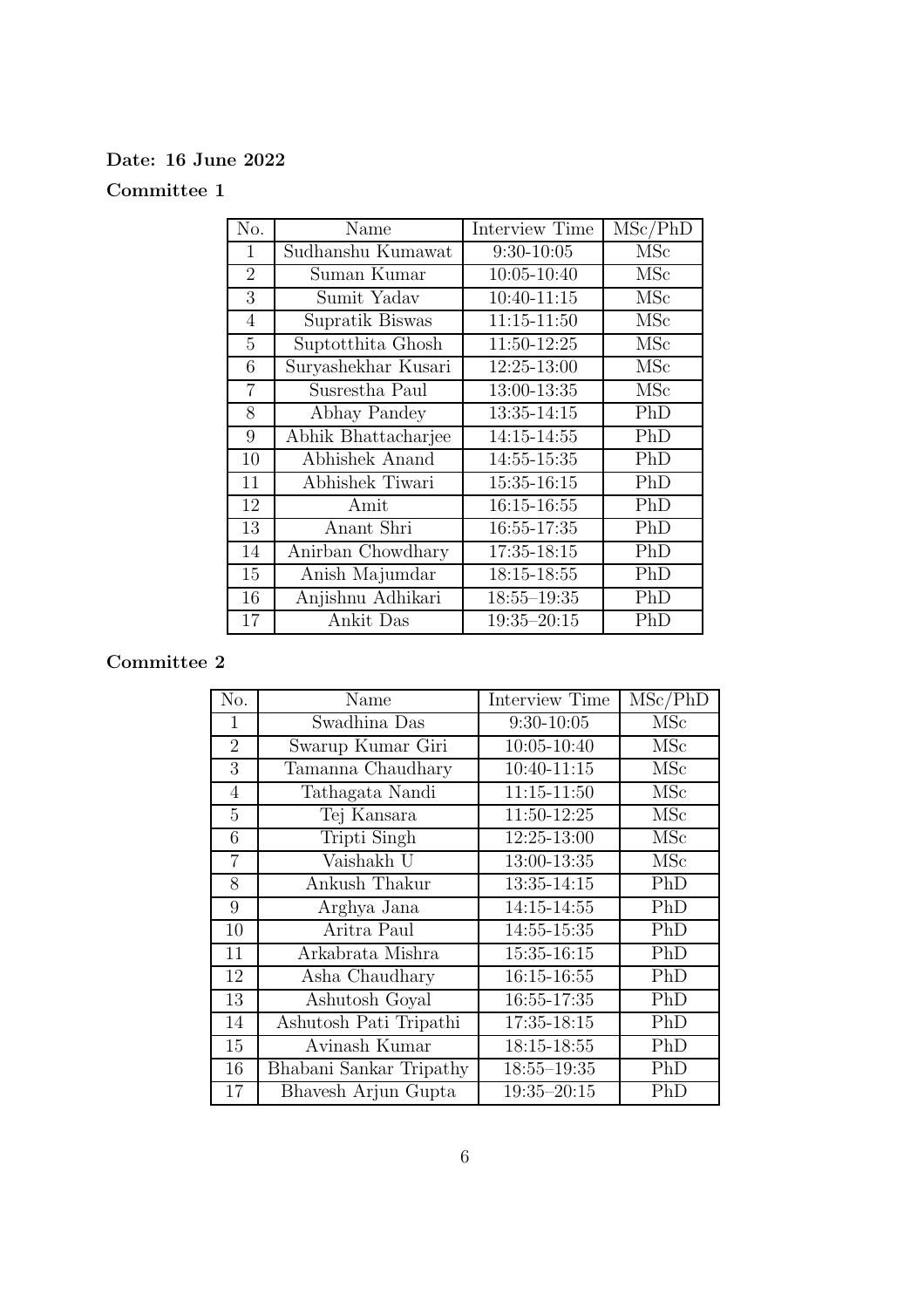| No.            | Name                          | <b>Interview Time</b> | MSc/PhD    |
|----------------|-------------------------------|-----------------------|------------|
| 1              | Venna Siva Pawan              | $9:30-10:05$          | <b>MSc</b> |
| $\overline{2}$ | Victor Ghosh                  | $10:05 - 10:40$       | <b>MSc</b> |
| 3              | Vijay Dalakoti                | 10:40-11:15           | <b>MSc</b> |
| $\overline{4}$ | Vishal Gayari                 | $11:15 - 11:50$       | <b>MSc</b> |
| $\overline{5}$ | Vivek Kumar Bishnoi           | 11:50-12:25           | <b>MSc</b> |
| 6              | Yogesh Kumar Saini            | 12:25-13:00           | MSc        |
| $\overline{7}$ | Yuvrajsingh Pravinsingh Patil | 13:00-13:35           | <b>MSc</b> |
| 8              | Debabrata Sahoo               | $13:35 - 14:15$       | PhD        |
| 9              | Debkanta Ghosh                | 14:15-14:55           | PhD        |
| 10             | Dwaipayan Mukherjee           | 14:55-15:35           | PhD        |
| 11             | Eleena Gupta                  | 15:35-16:15           | PhD        |
| 12             | Elizabath Maria NR            | 16:15-16:55           | PhD        |
| 13             | Goutham R                     | 16:55-17:35           | PhD        |
| 14             | Harsh Mehta                   | 17:35-18:15           | PhD        |
| 15             | Hiranmay Das                  | 18:15-18:55           | PhD        |
| 16             | Jadhav Omkar                  | $18:55 - 19:35$       | PhD        |
| 17             | Jayanta Mahato                | $19:35 - 20:15$       | PhD        |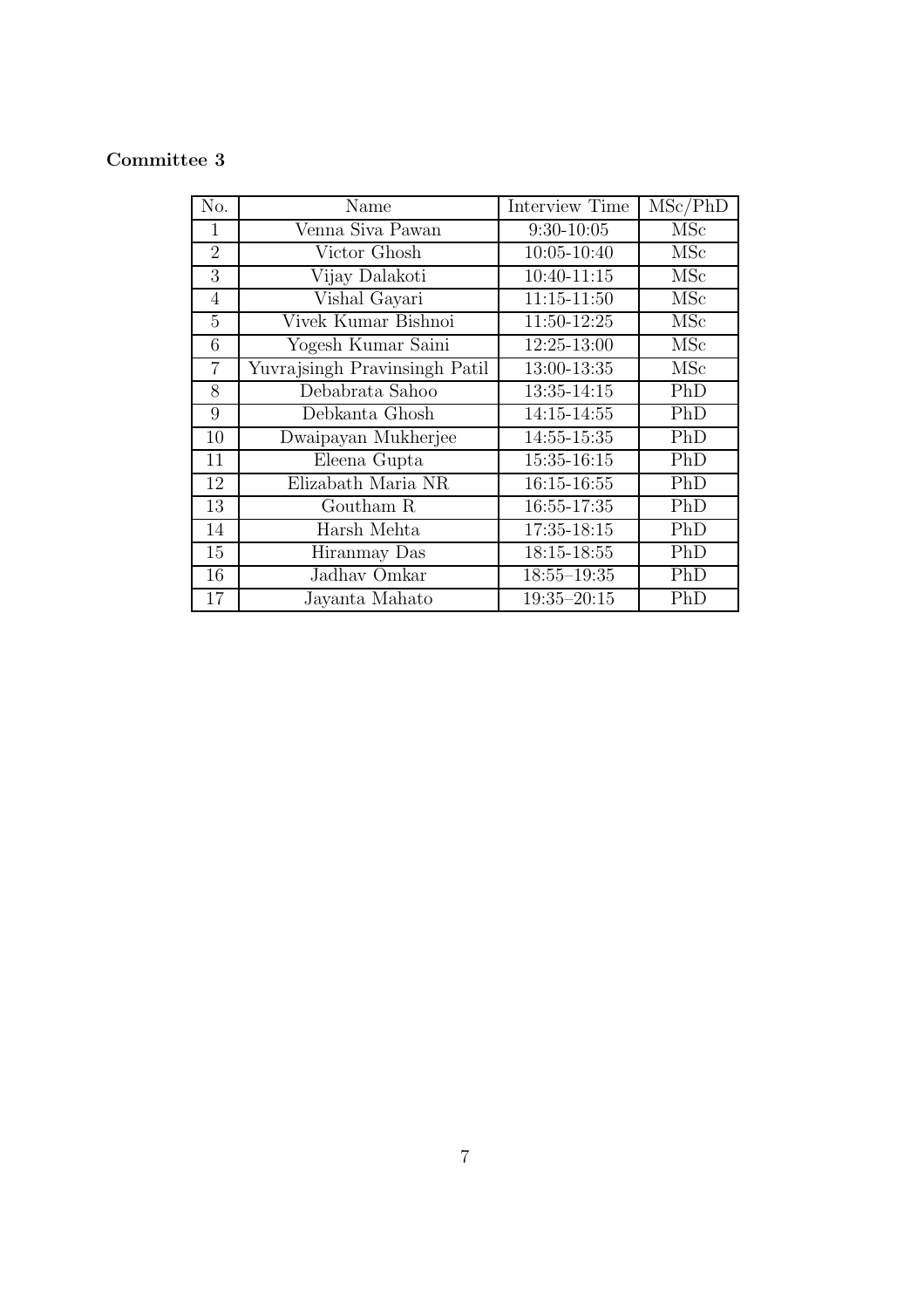#### Date: 17 June 2022

#### Committee 1

| No.            | Name                     | Interview Time | MSc/PhD |
|----------------|--------------------------|----------------|---------|
| 1              | Jaydeep Lohia            | $9:30-10:10$   | PhD     |
| $\overline{2}$ | Katha Ganguly            | $10:10-10:50$  | PhD     |
| 3              | Kaustav Giri             | 10:50-11:30    | PhD     |
| $\overline{4}$ | Krishna Kumar Maurya     | 11:30-12:10    | PhD     |
| 5              | Manyi Sumbria            | 12:10-12:50    | PhD     |
| 6              | Md Habib Ahsan           | 12:50-13:30    | PhD     |
| $\overline{7}$ | Md Tousif Alam           | 13:30-14:10    | PhD     |
| 8              | Mohit Paul               | 14:10-14:50    | PhD     |
| 9              | Monmoy Molla             | 14:50-15:30    | PhD     |
| 10             | Nikhil Kumar Rajpurohit  | 15:30-16:10    | PhD     |
| 11             | Nisha Dhull              | 16:10-16:50    | PhD     |
| 12             | Omkar Vinayak Nippanikar | 16:50-17:30    | PhD     |
| 13             | Pallabi Dey              | 17:30-18:10    | PhD     |
| 14             | Pankaj Sharma            | 18:10-18:50    | PhD     |
| 15             | Pratyush Kumar           | 18:50-19:30    | PhD     |
| 16             | Pravesh Sharma           | 19:30-20:10    | PhD     |

| No.            | Name                   | <b>Interview Time</b> | MSc/PhD |
|----------------|------------------------|-----------------------|---------|
| 1              | Priyangshu Goswami     | $9:30-10:10$          | PhD     |
| $\overline{2}$ | Protap Halder          | $10:10-10:50$         | PhD     |
| 3              | Rachana Yadav          | 10:50-11:30           | PhD     |
| 4              | Raghav Gogia           | 11:30-12:10           | PhD     |
| 5              | Raghav $\overline{T}S$ | $12:10-12:50$         | PhD     |
| 6              | Rahul Narang           | 12:50-13:30           | PhD     |
| $\overline{7}$ | Ribhu Paul             | 13:30-14:10           | PhD     |
| 8              | Rishi C                | 14:10-14:50           | PhD     |
| 9              | Ritwick Kumar Ghosh    | 14:50-15:30           | PhD     |
| 10             | Ruma Khatun            | 15:30-16:10           | PhD     |
| 11             | Sahil Dhiman           | 16:10-16:50           | PhD     |
| 12             | Sanjoy Saha            | 16:50-17:30           | PhD     |
| 13             | Sarjeeta Kalubhai Gami | 17:30-18:10           | PhD     |
| 14             | Sawan                  | 18:10-18:50           | PhD     |
| 15             | Sayani Mitra           | 18:50-19:30           | PhD     |
| 16             | Shivangi               | $19:30 - 20:10$       | PhD     |